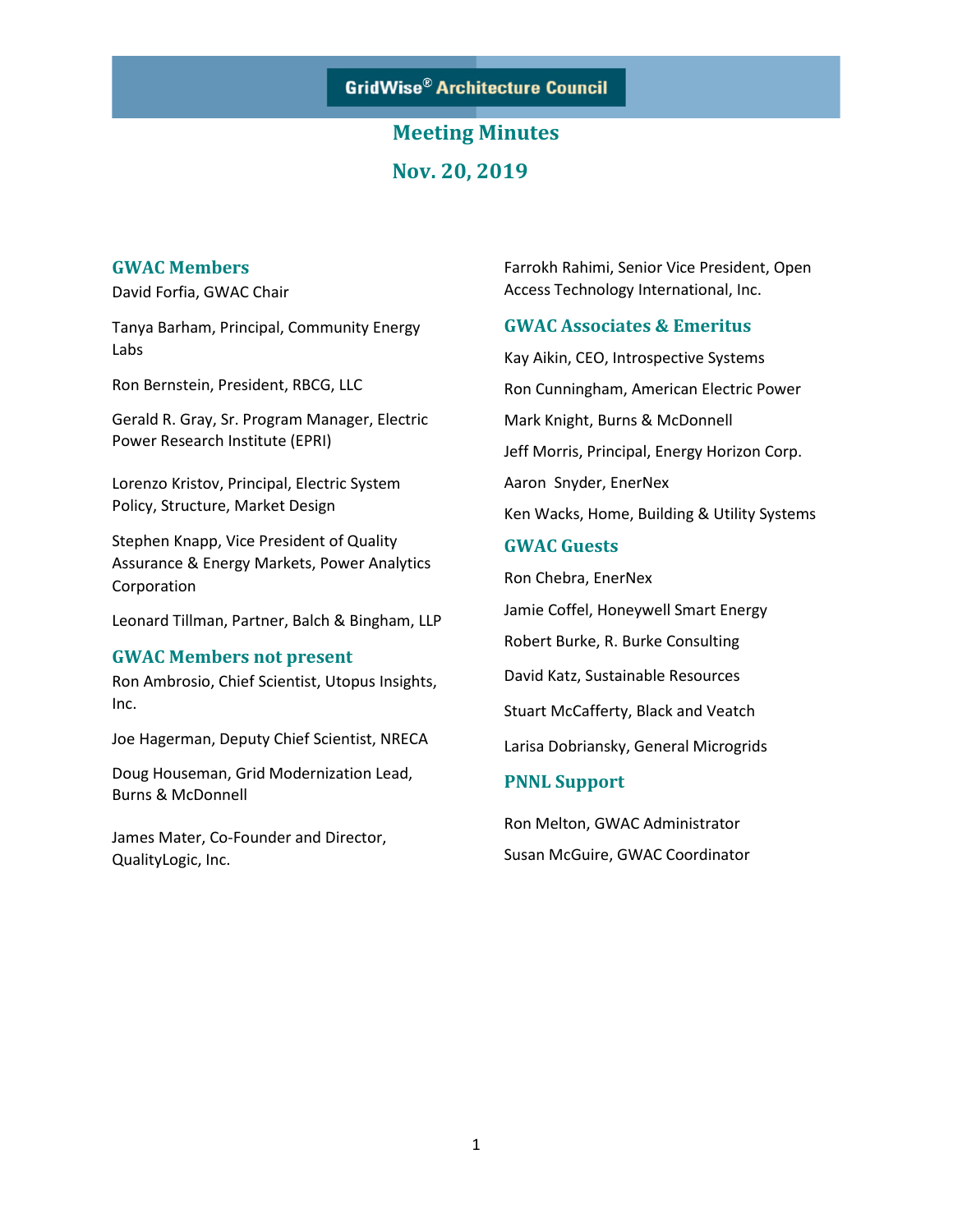**Nov. 20, 2019**

#### **Administration**

David Forfia called the meeting to order at 10:05 am PST.

Ron Melton reminded everyone that the GWAC call for candidates is up on the GWAC website and an email has gone GWAC distribution lists. A couple of emeritus members will be needed for the member selection committee. The call is open until Dec. 15 and GWAC participants are asked to help get the word out. Thanks to those who applied last year and have let us know that they would like to still be considered since last year's call has been on hold.

For the GWAC Activity matrix - GWAC history slide, Ron Melton has some ideas on about it and it will include some of more recent history but will do some compression of the timeline.

#### Review Meeting Minutes & Actions P)

- Sept. 18, 2019 meeting minutes approval
- Oct. 16, 2019 meeting minutes approval
- Action items from previous meetings
	- $\triangleright$  All: please let Ron know if you will be unable to attend a call ahead of time.
	- > Action: Two Emeritus members could serve on the new member committee.
	- Action: Ron Melton will update the call for new members for 2020. Susie will send the announcement out to the GWAC lists.
	- > Action: Ron Melton to schedule a meeting with Doug Houseman to further discuss IEEE and TESC > Action: Ron Melton to schedule a call with David Forfia and David Wollman to discuss what is needed regarding the Interoperability checklist.
	- $\triangleright$  Include a history slide on the GWAC accomplishment matrix for completed actions  $\triangleright$  Action: Ron Melton to post the GWAC accomplishment matrix for completed actions
	-
	- > Action: Ron Melton will contact current GWAC members regarding their intent for 2020.
	- > Action: Ron Melton to create a history slide for the GWAC activity table.
	- Action: Susie and Ron to set up another SBETH or SBATH meeting for next week. (David Forfia asked to be added to the invite list). Done (Oct 21, and Nov 19)
	- $\checkmark$ Action: Ron Melton and Ron Bernstein to talk later this week about the AHR Expo and a talk on the smart<br>buildings white paper
	- Action: Ron/Susie to send out a questionnaire to the GWAC on acceptance of the Resilience white paper. Completed: 3 yes votes
	- Action: Susie/Ron to send a letter to Ken Wacks regarding submission of the TE Framework to the IEC publication as an international document. Draft sent to Ron 11/18/19

#### **Conferences and Events slide**

# ⊕ Conferences and Events

(Bold indicates GWAC speakers)

- AHR Expo, Orlando, FL, February 3 5, 2020
- . NARUC Winter Policy Summit, Washington, DC, February 9 12, 2020
- · IEEE ISGT 2020, Washington, DC, February 17 20, 2020
- IEEE PES General Meeting 2020, Montreal, August 2 6, 2020
- GWAC Face-to-Face Meeting?
	- When February 5 & 6, 2020
	- Where Orlando, FL in conjunction with AHR Expo
	- Workshop topic Grid Future States Refresh and Deep Dive on High DER, DA & Storage Reference Architecture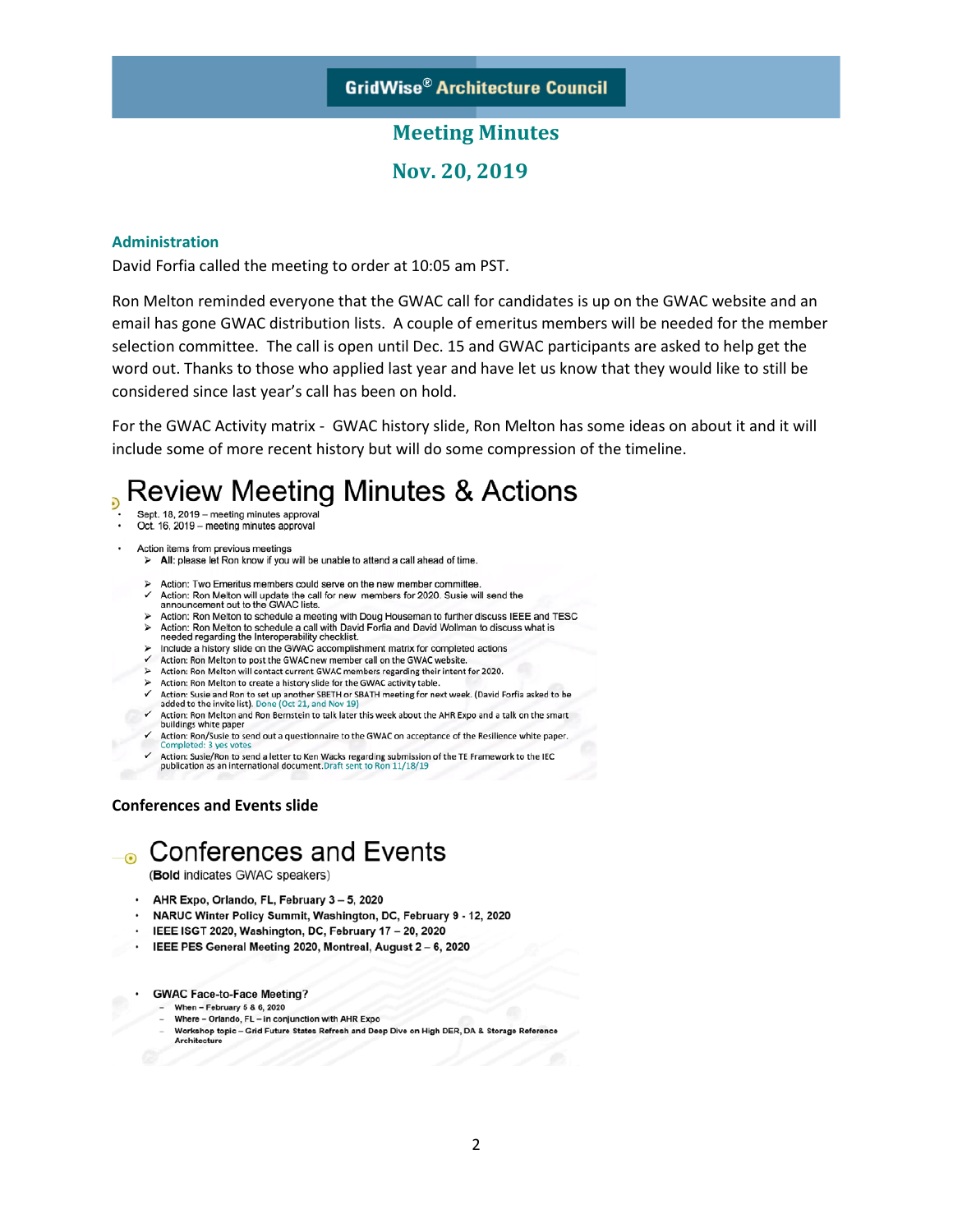### **GridWise® Architecture Council**

### **Meeting Minutes**

### **Nov. 20, 2019**

Ron Melton noted that Rahul Bahadur has confirmed that the Economic Resilience white paper has been accepted as a panel presentation at the IEEE ISGT meeting in February in Washington DC.

Ron Melton confirmed to Ken Wacks that the GWAC Face to Face meeting during the AHR Expo on Feb. 5 and 6 is confirmed. He meant to remove the question mark on the slide. Also, there is a GWAC presentation and panel discussion at the AHR Expo on the afternoon of Feb. 4.

Ken Wacks asked to add the Smart Energy Summit by Parks Associates will be Feb. 17 – 19, 2020 in Austin, TX to the conference list.

#### **Action: Ron to add the Smart Energy Summit by Parks Associates to the GWAC conference list.**

#### **GWAC Call for New Members**

· GWAC Call for New Members

- Call posted to GWAC website and emailed to GWAC mailing lists
- Need to have 4 to 5 new members
- Please circulate to anyone you think might
- be interested • Plan to complete by Feb. F2F meeting
- Plan to randomly assign 1- or 2-year terms
- due to delaying the refresh

For 2020 GWAC will have both 1- and 2-year terms since the slots last year were not filled.

The council will gain from 4 to 5 new members to have a 25% turnover as in the bylaws

All GWAC full members who would like to stay on in 2020 please take the action to contact Ron Melton regarding your intentions. The entire council is up for renewal. Ron plans to contact everyone but if you could take the action to communicate your plans to him it will expedite the process.

Tom Sloan's seat and Joe Hagerman's are sitting open right now.

#### **Action GWAC Members: contract Ron Melton about your intention to remain on the GWAC or not in 2020**

#### **TESC 2020**

Ron Melton has contacted Roseanne Jones, IEEE for an application for IEEE sponsorship again in 2020. Ron will talk with Doug Houseman about potential representatives of the IEEE technical committee who might want to be meeting organizers. Ron advised everyone to think about the location so that we can start working on firming this up. Once a location is selected, we will be ready to contact speakers with definite information and start the regular organizing calls. Another action to be working on is the selection of a theme so that technical papers needed can be outlined. All of this will enable us to get an early start with PR and speaker recruiting for the meeting.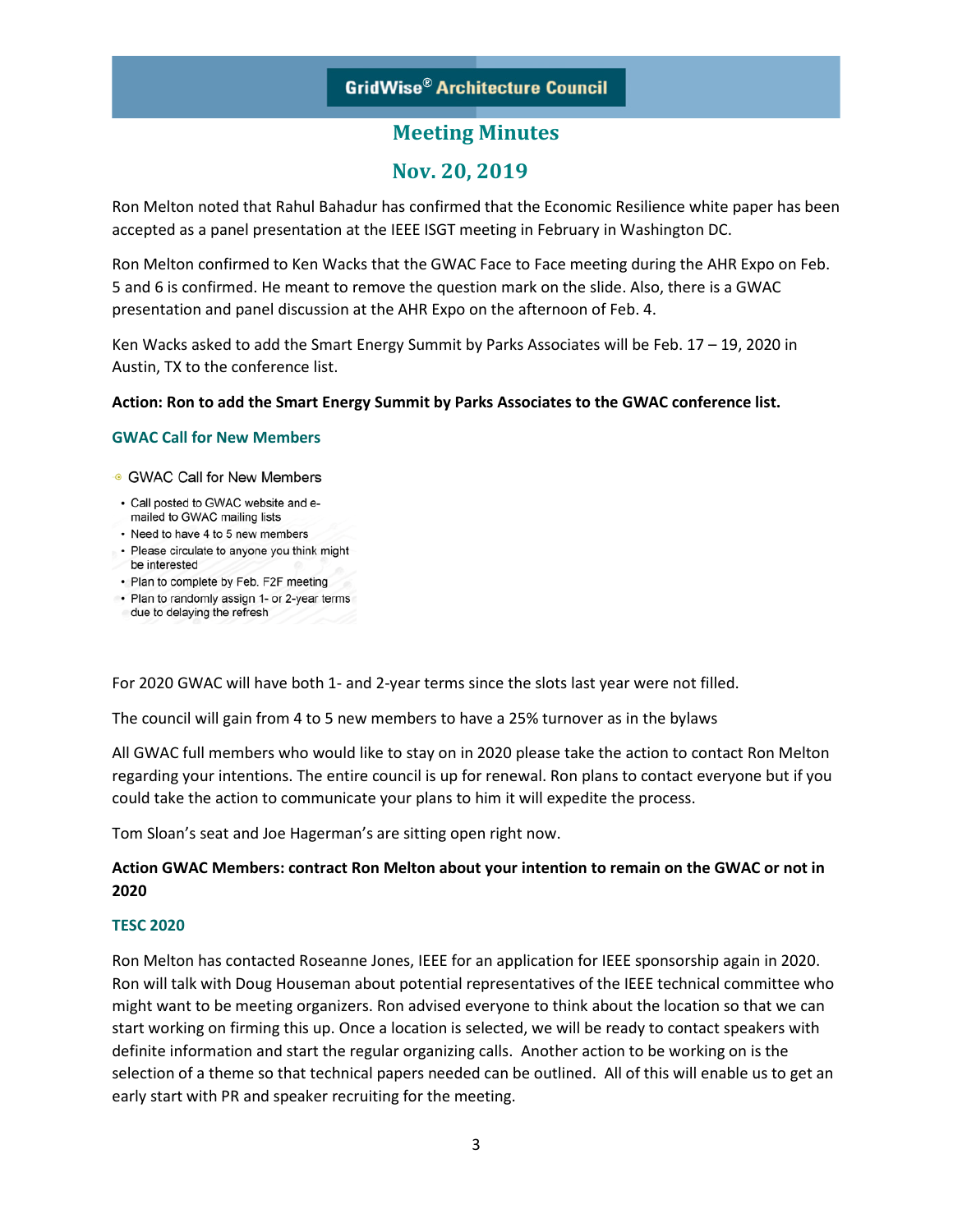### **Nov. 20, 2019**

The goal is to have 4 to 5 GWAC members and friends on the TESC organizing committee. GWAC members, associates, emeritus and participants are welcome.

Steve Knapp, Gerald Gray and David Forfia volunteered for the organizing committee. Ron Melton will serve on the committee as the GWAC Administrator. Ron and Susie will get a message out for additional volunteers.

Ron Melton noted that some TESC20 locations have been proposed on the west coast; California or Portland have been suggested. Tanya Barham said that she has good contacts with PGE. Southern California is also a strong consideration. It would be good to have a couple of options to pursue. Ron had also thought about Arizona; the Salt River project or APS. Portland was noted as a beautiful city. Seattle might also be a good choice and possibly Seattle City Light would want to be involved.

Stephen Knapp asked if the GWAC needs to find a group help us such as SEPA. Ron said that we are not as dependent on that now that this is an IEEE conference.

Hotel room blocks was discussed if we need to rent a meeting room. If we had an industry partner for this arrangement that would be a consideration. Steve Knapp would be willing to investigate this possibility. He thought larger utilities might be able to help. They are having to evolve faster than they planned, and they are interested in these types of collaborative groups. Stephen would be willing to contact 3 or 4 of them and see if he can find an interested utility on the West Coast.

Ron mentioned that for a northwest location Jackie Flowers, Tacoma Public Utilities might be willing and able to help.

Tanya Barham agreed and suggested that the Portland General Electric could be considered. Bryce Yonker may not be able to help with it being an IEEE conference, but they may be willing to be a sponsor or with outreach. Ron confirmed that GridFWD is the new name for Smart Grid Northwest.

Tanya said that she may not be able to help as much this year as last year, but she will help as she can.

David Forfia suggested "Implementation Approaches" as a good topic for TESC20 in addition to the changing business model.

#### **Action: Ron to talk with Doug Houseman about TESC20.**

**Action: Ron and Susie to send out a call for TESC20 organizing committee volunteers. Add Stephen Knapp, Gerald Gray and David Forfia to the organizing committee list.** 

#### **GWAC Participants: Think of suggestions for a theme for the meeting and potential meeting locations**.

David Forifa said that while at the Energy Blockchain conference last month he saw Alectra Utilities from the Toronto area present on their GRE&T initiative, the Grid Exchange Platform. David thought that one of their people might want to present this at a future GWAC meeting online or F2F. He suggested a 30-minute presentation on what they are currently doing to incorporate TE transactions.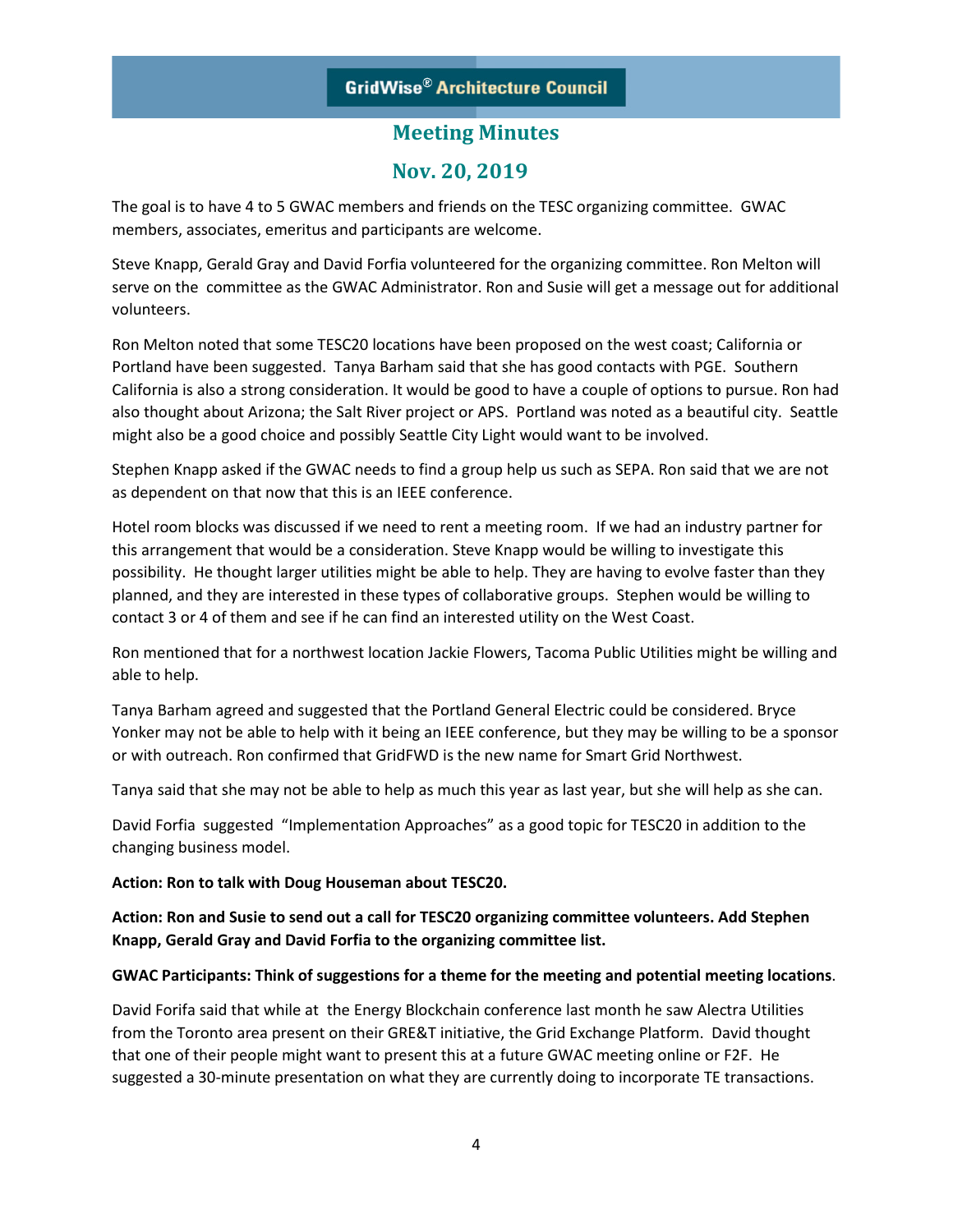# **Nov. 20, 2019**

David Forfia confirmed the spelling is Alectra Utilities.

David Katz said Alectra is a merge of a couple of utilities north of Toronto. He has reached out to them to work with GWAC, but it might be possible. Ron Melton said that an online call could work and suggested the January GWAC meeting. David Forfia will also talk to the Independent Electricity System Operator, IESO, Ontario Canada, on the technology side, to see if they could join a future meeting. Ron suggested that David Forfia try to get them to join the January meeting since the February meeting agenda is already planned.

#### **Action: David Forfia: Invite Alectra Utilities to be a guest presenter for the GWAC online meeting in January 2020.**

David Katz said that Microsoft is interested in this work and suggested that they may want to participate if we hold the TESC in Seattle. They have been involved with Alectra.

David Forfia mentioned the McKenzie report related to renewable energy credits and how energy blockchain will help with that task. He agreed with council comments that the financial and practical aspects of TE are also important. There are security constraints in this area and that is a much longer discussion.

Kay Aiken asked about how energy blockchain will do that job and noted the trust factor in the utility grid commenting, that "the scenario is like a hammer searching for a nail."

Ken Wacks said there is a negotiation and financial settlement aspect in addition to the technological aspects of block chain.

Ron Melton reminded the group to return to the agenda topics and commented that Ron Bernstein had just joined the meeting, so a quorum has been met.

David Forfia sent out a link (below) to the McKenzie report suggested everyone read this report. There are several use cases where blockchain may add value. It covers renewable energy credits. It would be also be worthwhile to hear what Alectra has found. The title is, "Blockchain Beyond the Hype: What is the Strategic Business Value?"

[https://www.mckinsey.com/business-functions/mckinsey-digital/our-insights/blockchain-beyond-the](https://www.mckinsey.com/business-functions/mckinsey-digital/our-insights/blockchain-beyond-the-hype-what-is-the-strategic-business-value?cid=eml-web)[hype-what-is-the-strategic-business-value?cid=eml-web](https://www.mckinsey.com/business-functions/mckinsey-digital/our-insights/blockchain-beyond-the-hype-what-is-the-strategic-business-value?cid=eml-web)

#### **Approve Meeting Minutes**

David Forfia noted that the online meeting minutes have previously been sent out to the council and he asked for a motion to approve the September and October GWAC online meeting minutes as distributed and edited.

Leonard Tillman gave motion to approve but asked all GWAC members to work with Ron and Susie to update their GWAC website information with their current employer name.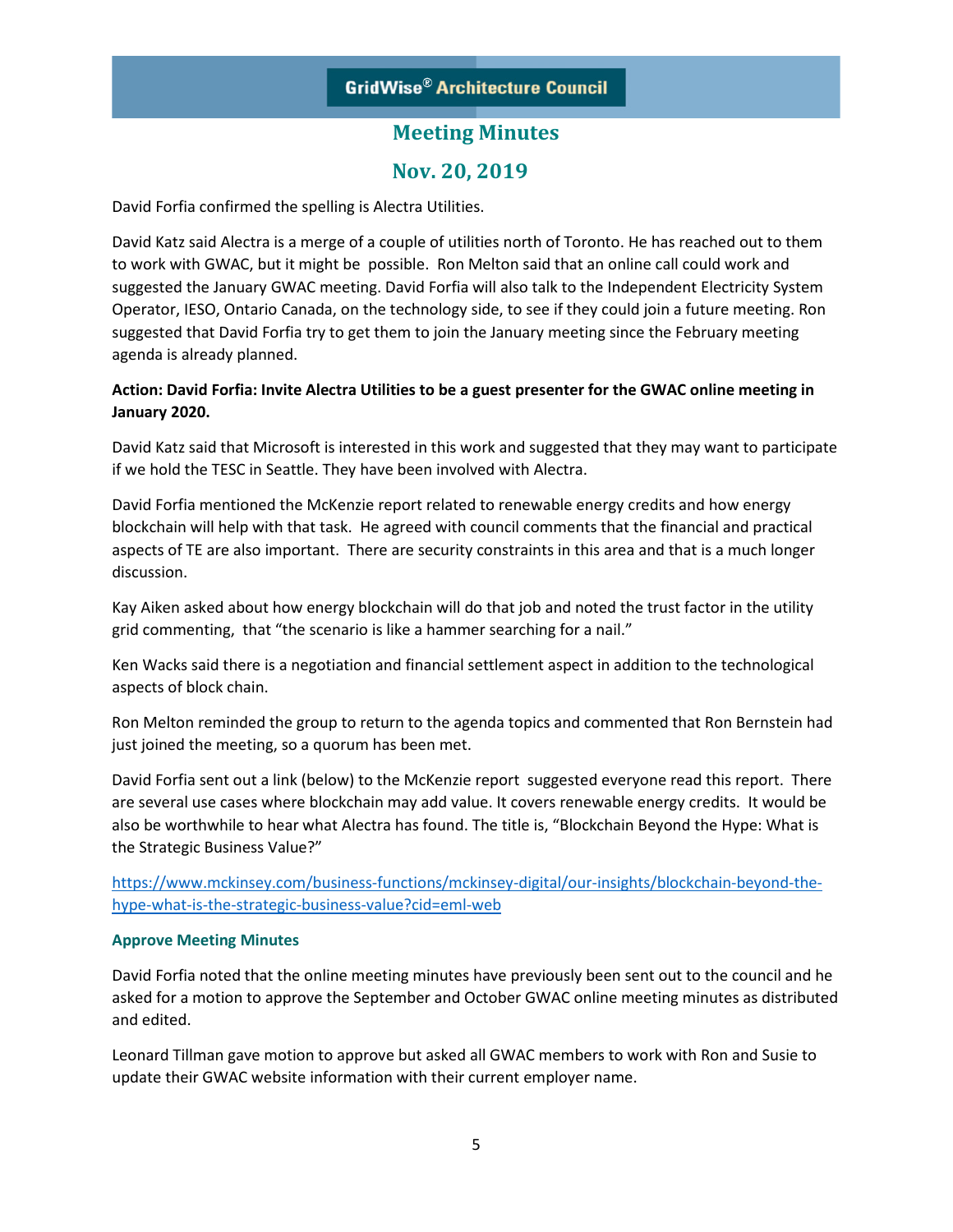# **Nov. 20, 2019**

David asked for a vote and it was unanimous as affirmative. David accepted the motion to approve both sets of meeting minutes.

**Action Susie McGuire: Contact GWAC members with new employers to update their information.**

**Action GWAC Council and Associates: Please notify Susie McGuire and Ron Melton if your contact information or biographical information has changed.** 

#### **GWAC Activity Matrix**



#### **Smart Buildings White Paper**

Ron Bernstein noted that the white paper group for Smart buildings as a Transactive hub met yesterday and are making good progress on the paper's content. The document is now at seventeen pages before editing. The goal is to have a draft by early January, and they are on track. The goal of the group is a fivepage narrative document.

**Action Ron Melton: Send out another SBATH meeting notice for the week after Thanksgiving. Ron will try to schedule 2 meetings before Christmas. (Kay not able to attend the week right after Thanksgiving)**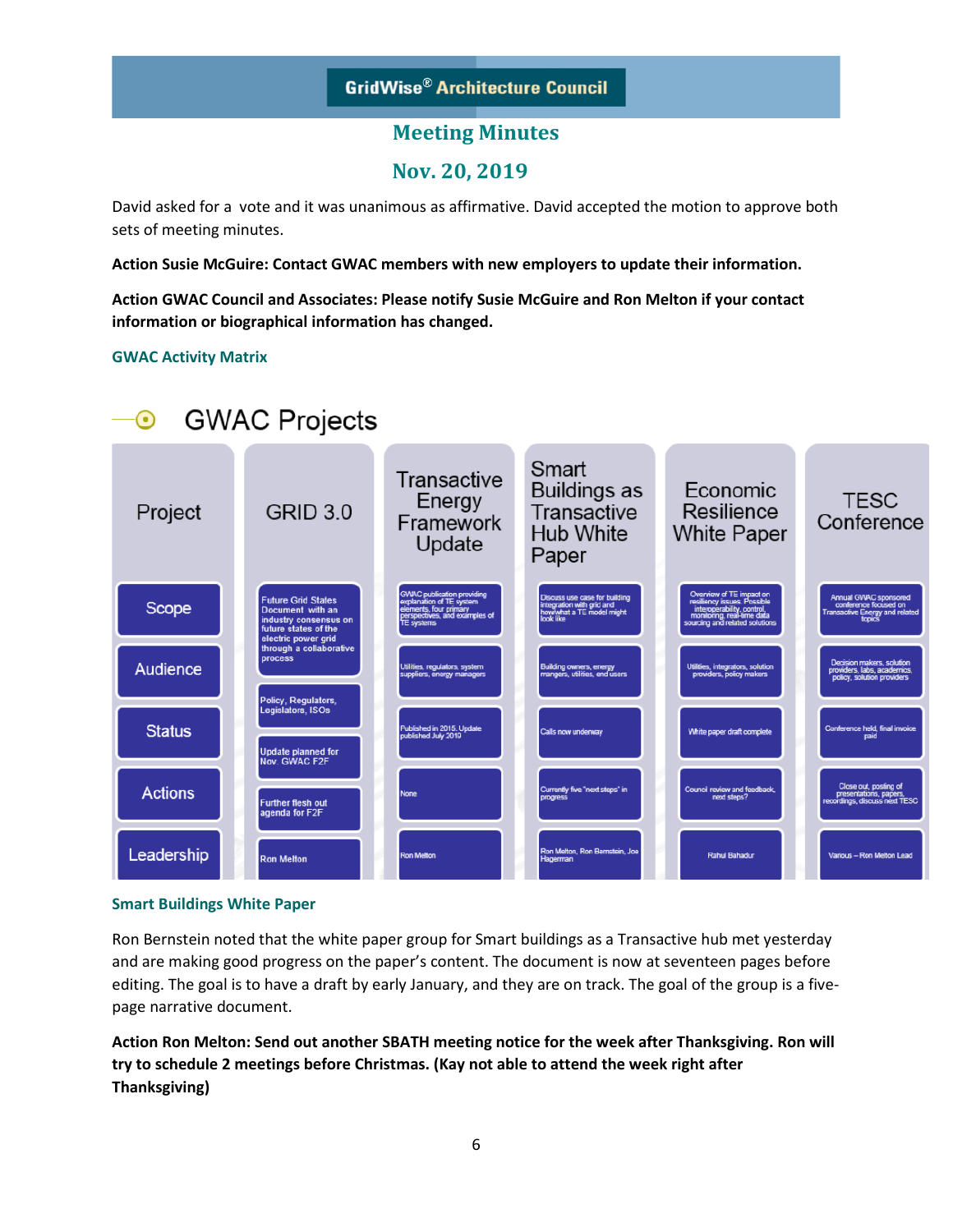**Nov. 20, 2019**

#### **Economic Resilience White Paper**

Ron Melton noted that Rahul Bahadur is not on the call today but that a GWAC Poll had gone out for approval for the Economic Resilience paper to be published as a GWAC paper and three affirmative responses came back. Ron will take that as an approval and proceed with clearing the paper and publishing it.

Stephen Knapp gave an update for the team. He said the content needs to be published as written. Ron Melton assured Stephen Knapp that the paper will be as written. It will only be reviewed for formatting issues. Stephen also noted that the paper has been accepted by IEEE ISGT for the Feb. 17 – 20, 2020 conference in Washington DC as a panel session. The group is working on a 150-word submission for this conference.

**Action: Ron and Susie to review the white paper, get it into proper format, but no text changes, and get PNNL Information Release approval IR and then publish it on the GWAC website as a GWAC publication.** *NOTE: The PNNL Information Release is pending.*

#### **GridWise Decision-Maker's Interoperability Checklist**

Regarding the checklist refresh, feedback from the NARUC meeting last week indicated that an update would be useful. A committee to start the process has been formed; Leonard Tillman, David Forfia , Ron Melton, and David Wollman, NIST, need to meet on the Checklist refresh. Ron asked Susie to set up a coordination call with this group.

#### **Susie Action: Schedule a call with the four people noted (Leonard Tillman, David Forfia, Ron Melton, David Wollman)**

#### **TESC 2020 Technical Agenda Planning**

#### **• TESC 2020**

- TESC Future Planning
- Time to get started
- IEEE Advanced Technology and SBLC as partners
- Ron Melton will contact Houseman to coordinate on IEEE side
- · Roseanne Jones has been contacted next steps are the conference application and forming the
- organizing committee
- Location?
- Theme?
- Who from GWAC wants to be on the committee?

David Forfia noted that the Grid 3.0 – Future States call was held recently, and his notes were distributed.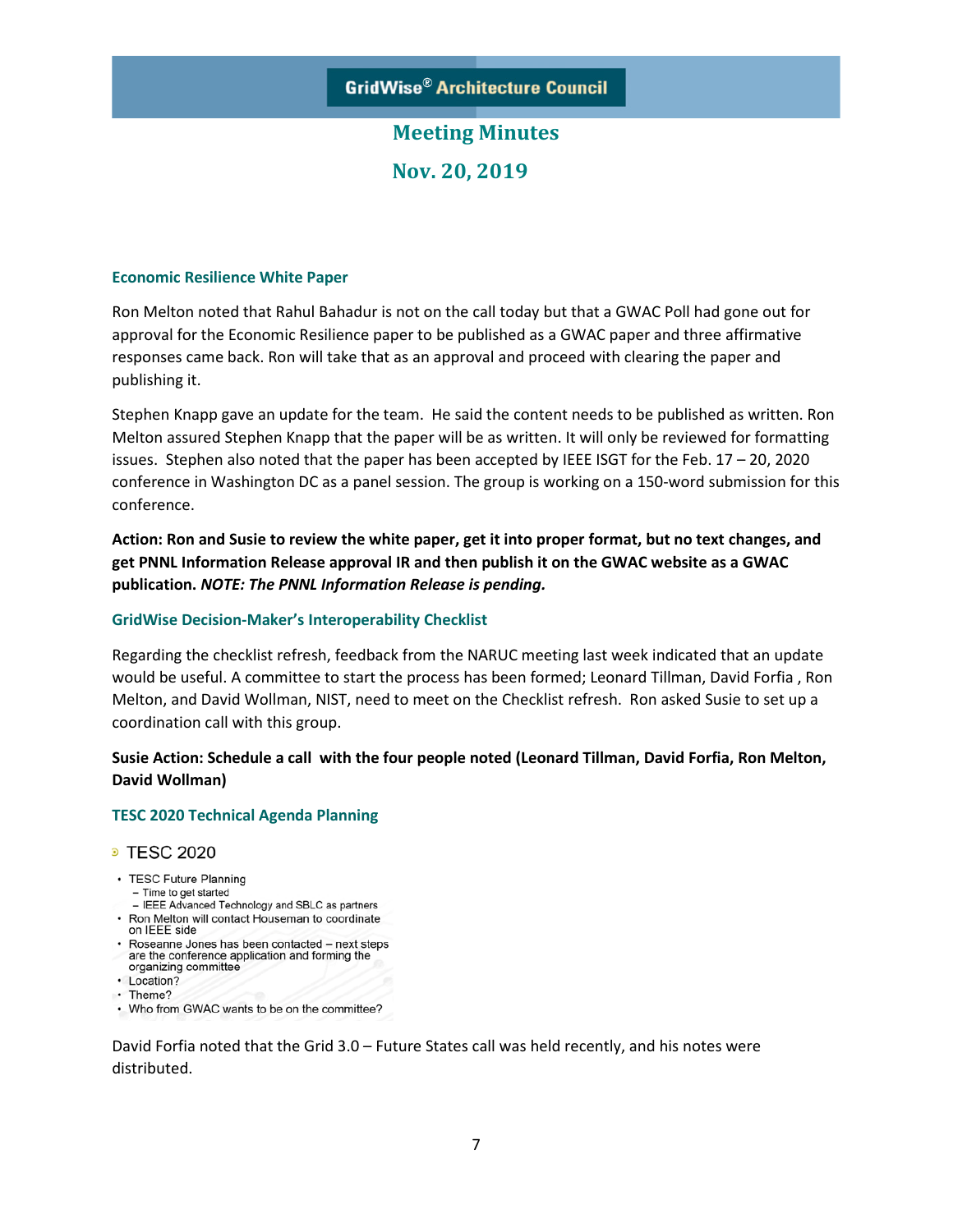## **Nov. 20, 2019**

David Forfia noted that Avi Gopstein has just returned to NIST from time off, so the SmartGrid framework 4.0 should be out before the end of the year. NIST is working on reliability and loads at the distribution level.

David Forfia is gathering materials from Gridwise for the SEPA 51<sup>st</sup> State Next Steps from organizations including SEPA, CISRO, AMO, and including Mark Patterson Australia's presentation at TESK.

Larissa Dobriansky asked if David and his team are looking at EPRI future states materials also.

David asked Gerald Gray if there is publicly available information that he could post. Gerald replied that he does have a lot of material. Larissa asked about the Integrated Energy Network and how it plays into the future state, she thought that was excellent.

Gerald said nearly every EPRI group has material. He will do some digging and see what can be sent over.

#### **Liaison Reports**

ISO/IEC JTC 1/SC 25 - Ken Wacks said that the GWAC TE Roadmap doc will be for sale soon. Next meeting will be April 20 and will be hosted by the Telecommunications Industry Association (TIA).

They are moving ahead with work on Cyber Security. They are expecting a proposal from China is Blockchain and voice recognition to be added to the protocols system.

David Forfia will talk with Aaron (SEPA) about the next Generation technical advisory council.

Ken asked if he could get some attention to the technical committees at SEPA. There are a lot of people putting faith in Aaron, but they feel he is overwhelmed. Please encourage him to keep working with them.

Ken Wacks noted that the SEPA customer grid edge is about to launch a blog on economics such as real time pricing, AI on-premises, open ADR. Ken said that some people objected and dropped off when discussing economics.

David Katz said that Dave LaVee is bringing 40 years of testimony on markets is a lot to take in, he is trying to get this information about there. He is trying to simplify it. David LeVee has been populating the blog.

Mark Knight - SEPA TE Working group – the block chain papers are coming together slowly and likewise, the conceptual model that Duke Energy is working with them on. They are trying to keep things at a high enough level that they are useful.

Gerald Gray - EPRI The common information model (CIM) and the UCAIUG have had some differences. The CIM user group maintains the UML model. The IEC had some issues with the CIM model regarding IP. EPRI originally created the first version of this 25 years ago. EPRI has released their IP via an APACHE license. UCAIUG board meeting just today voted today to accept that. It is a situation that is still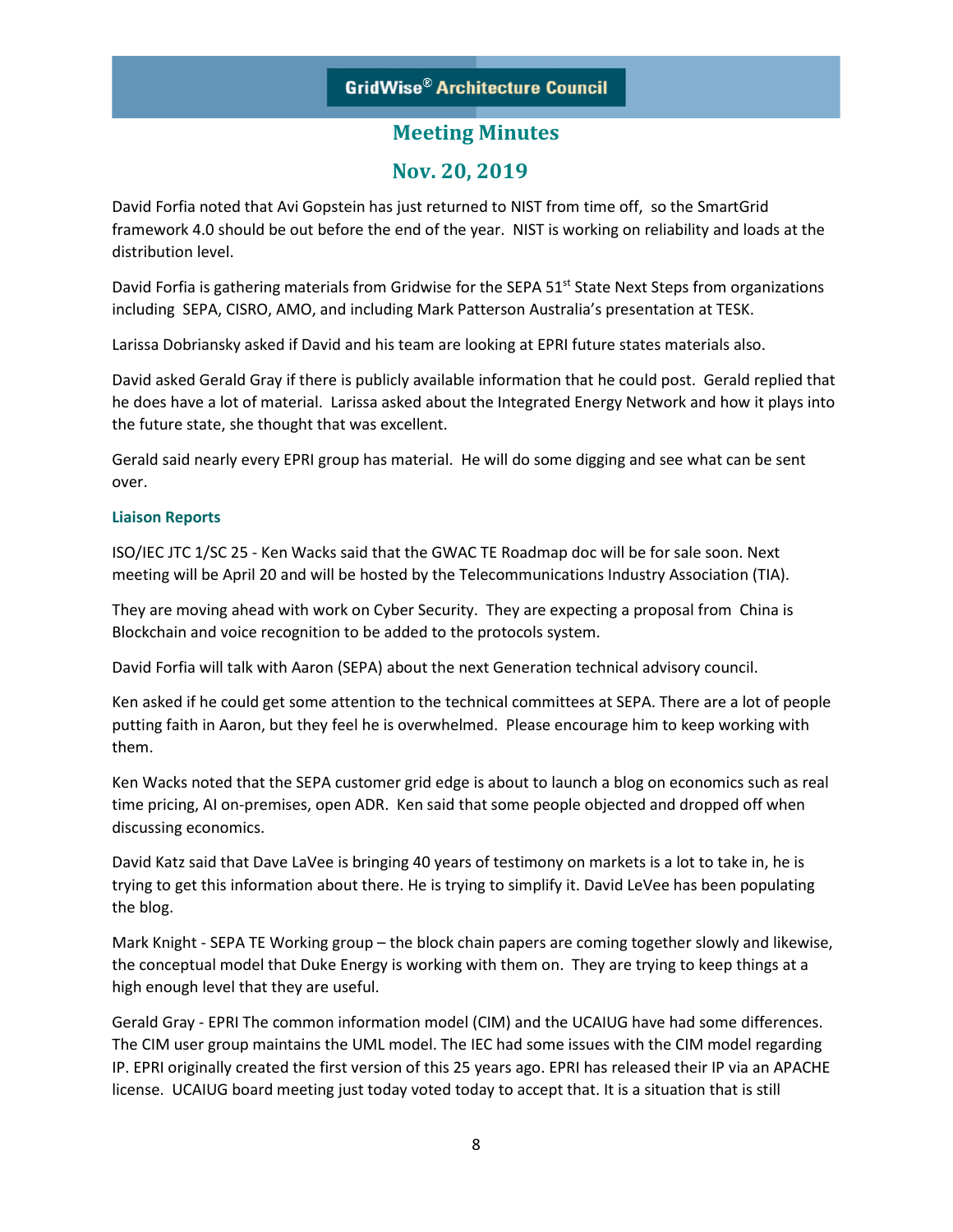## **Nov. 20, 2019**

evolving in the area of licensing and costs to use it. The APACHE is open source. IEC sells paper standards, not work products used to create those. People have had to become CIM users to access the CIM model in the past (or just an account). Discussions revealed some uncertainties about access and downloads.

ASHRAE - Ron Bernstein – Cyber Security conference last week held by DOD regarding Cyber requirements for facilities. They have a draft of requirements and basic architecture, and the roles and responsibilities. Most attendees were designers from large, engineering firms. Their intense focus was on cyber security from a DOD risk management framework model perspective and IP related controls. There were good discussions.

There was an attack recently on a renewable energy site that touched on these concerns and Ron Bernstein has forwarded a message about it to some of you but will put the link in the chat area. It's short but informative about the incident and provides tips on avoiding such vulnerabilities. [https://www.nerc.com/pa/rrm/ea/Lessons%20Learned%20Document%20Library/20190901\\_Risks\\_Pose](https://protect2.fireeye.com/v1/url?k=8c98290e-d02d17c1-8c98031b-0cc47adc5e60-45419f489d3f68a5&q=1&e=0c3e28ea-5195-4f65-b205-5ce92ae67476&u=https%3A%2F%2Fwww.nerc.com%2Fpa%2Frrm%2Fea%2FLessons%2520Learned%2520Document%2520Library%2F20190901_Risks_Posed_by_Firewall_Firmware_Vulnerabilities.pdf) [d\\_by\\_Firewall\\_Firmware\\_Vulnerabilities.pdf](https://protect2.fireeye.com/v1/url?k=8c98290e-d02d17c1-8c98031b-0cc47adc5e60-45419f489d3f68a5&q=1&e=0c3e28ea-5195-4f65-b205-5ce92ae67476&u=https%3A%2F%2Fwww.nerc.com%2Fpa%2Frrm%2Fea%2FLessons%2520Learned%2520Document%2520Library%2F20190901_Risks_Posed_by_Firewall_Firmware_Vulnerabilities.pdf)

Ron Bernstein also noted that a new standard on controlled networking RF meshing, RF networking model called the ISMRF. This will go into ANSI.

Also, a newer powerline standard passed in October. People can now run fiber optic, IP, twisted pair, co-ax, powerline, RF and others all on the same network using simple routers instead of gateways. This is a new capability.

ASHRAE - hopes to have a guide specification draft including a fault detection diagnostic section, and cyber security section ready by the AHR conference.

It is in line with the GWAC white paper on Smart buildings. They hope to have that ready in time for the GWAC face to face meeting at AHR in February.

IEEE PES – Ron covered today – PES has been giving attention to multi energy systems, the convergency of different energy structures especially electricity and gas in urban settings. This relates to PNNL grid arch work in this area. It includes energy systems in addition to water, transportation and other systems. GWAC will discuss in the future.

David Forfia – EBC – the Energy Block Chain conference was held  $3^{rd}$  week of October. There were  $35^{\sim}$ presentations and over 100 attendees. They are working on use cases and soliciting for volunteers. They are working to become a 503 corporation to become fully independent and not dependent on NIST for funding. David expects to work with the EBC board of directors in the future.

#### **Brief review of actions**

**Action GWAC Members: contact Ron Melton about your intention to remain on the GWAC or not in 2020**